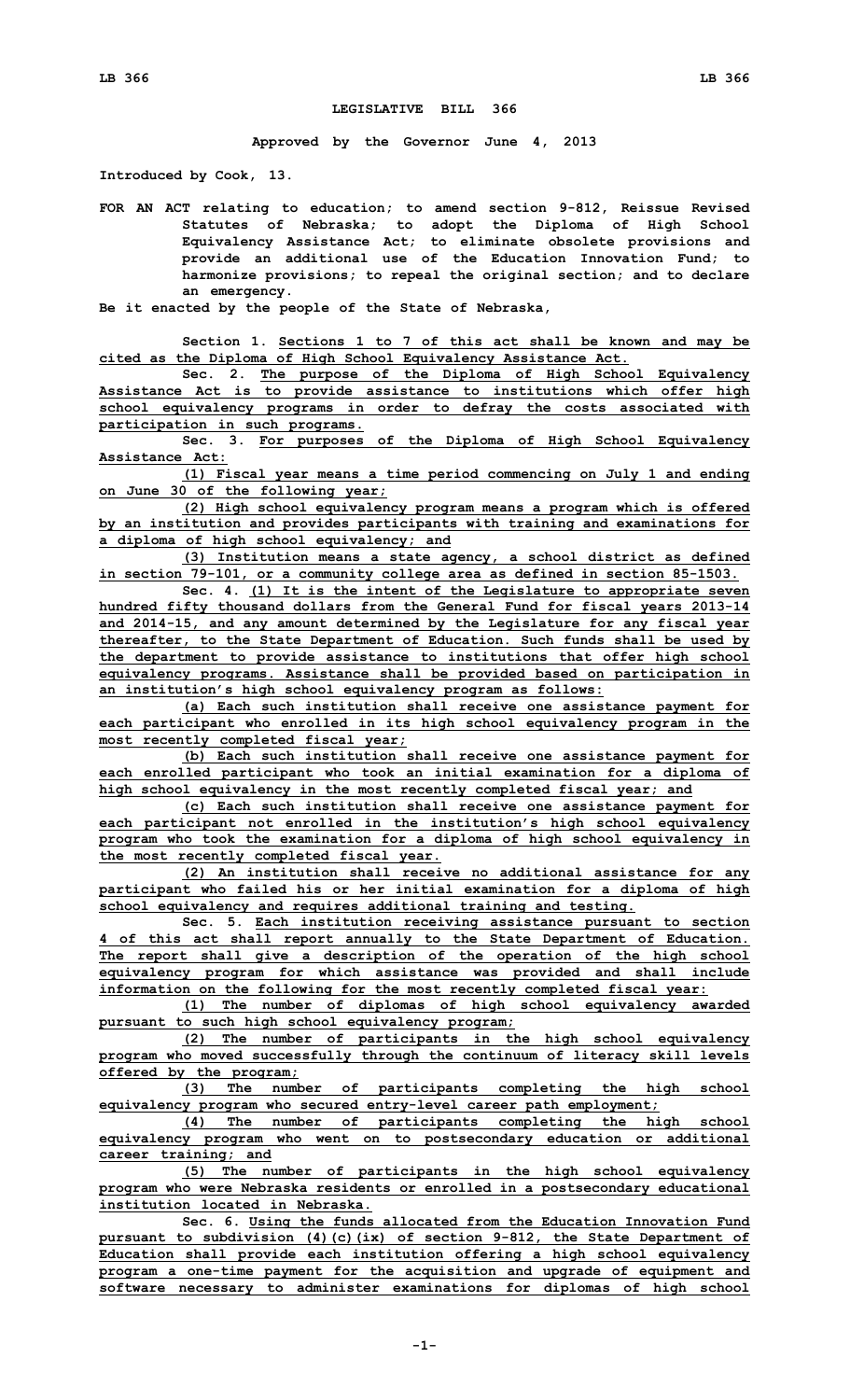**equivalency.**

**Sec. 7. The State Department of Education may adopt and promulgate rules and regulations to carry out the Diploma of High School Equivalency Assistance Act. Such rules and regulations shall include, but not be limited to, provisions related to the collection of information necessary to provide the assistance provided for in section 4 of this act.**

**Sec. 8. Section 9-812, Reissue Revised Statutes of Nebraska, is amended to read:**

**9-812 (1) All money received from the operation of lottery games conducted pursuant to the State Lottery Act in Nebraska shall be credited to the State Lottery Operation Trust Fund, which fund is hereby created. All payments of the costs of establishing and maintaining the lottery games shall be made from the State Lottery Operation Cash Fund. In accordance with legislative appropriations, money for payments for expenses of the division shall be transferred from the State Lottery Operation Trust Fund to the State Lottery Operation Cash Fund, which fund is hereby created. All money necessary for the payment of lottery prizes shall be transferred from the State Lottery Operation Trust Fund to the State Lottery Prize Trust Fund, which fund is hereby created. The amount used for the payment of lottery prizes shall not be less than forty percent of the dollar amount of the lottery tickets which have been sold.**

**(2) Beginning October 1, 2003, <sup>a</sup> portion of the dollar amount of the lottery tickets which have been sold on an annualized basis shall be transferred from the State Lottery Operation Trust Fund to the Education Innovation Fund, the Nebraska Opportunity Grant Fund, the Nebraska Environmental Trust Fund, the Nebraska State Fair Board, and the Compulsive Gamblers Assistance Fund. The dollar amount transferred pursuant to this subsection shall equal the greater of (a) the dollar amount transferred to the funds in fiscal year 2002-03 or (b) any amount which constitutes at least twenty-two percent and no more than twenty-five percent of the dollar amount of the lottery tickets which have been sold on an annualized basis. To the extent that funds are available, the Tax Commissioner and director may authorize <sup>a</sup> transfer exceeding twenty-five percent of the dollar amount of the lottery tickets sold on an annualized basis.**

**(3) Of the money available to be transferred to the Education Innovation Fund, the Nebraska Opportunity Grant Fund, the Nebraska Environmental Trust Fund, the Nebraska State Fair Board, and the Compulsive Gamblers Assistance Fund:**

**(a) The first five hundred thousand dollars shall be transferred to the Compulsive Gamblers Assistance Fund to be used as provided in section 71-817;**

**(b) Nineteen and three-fourths percent of the money remaining after the payment of prizes and operating expenses and the initial transfer to the Compulsive Gamblers Assistance Fund shall be transferred to the Education Innovation Fund;**

**(c) Twenty-four and three-fourths percent of the money remaining after the payment of prizes and operating expenses and the initial transfer to the Compulsive Gamblers Assistance Fund shall be transferred to the Nebraska Opportunity Grant Fund;**

**(d) Forty-four and one-half percent of the money remaining after the payment of prizes and operating expenses and the initial transfer to the Compulsive Gamblers Assistance Fund shall be transferred to the Nebraska Environmental Trust Fund to be used as provided in the Nebraska Environmental Trust Act;**

**(e) Ten percent of the money remaining after the payment of prizes and operating expenses and the initial transfer to the Compulsive Gamblers Assistance Fund shall be transferred to the Nebraska State Fair Board if the most populous city within the county in which the fair is located provides matching funds equivalent to ten percent of the funds available for transfer. Such matching funds may be obtained from the city and any other private or public entity, except that no portion of such matching funds shall be provided by the state. If the Nebraska State Fair ceases operations, ten percent of the money remaining after the payment of prizes and operating expenses and the initial transfer to the Compulsive Gamblers Assistance Fund shall be transferred to the General Fund; and**

**(f) One percent of the money remaining after the payment of prizes and operating expenses and the initial transfer to the Compulsive Gamblers Assistance Fund shall be transferred to the Compulsive Gamblers Assistance Fund to be used as provided in section 71-817.**

**(4)(a) The Education Innovation Fund is created. At least seventy-five percent of the lottery proceeds allocated to the Education Innovation Fund shall be available for disbursement.**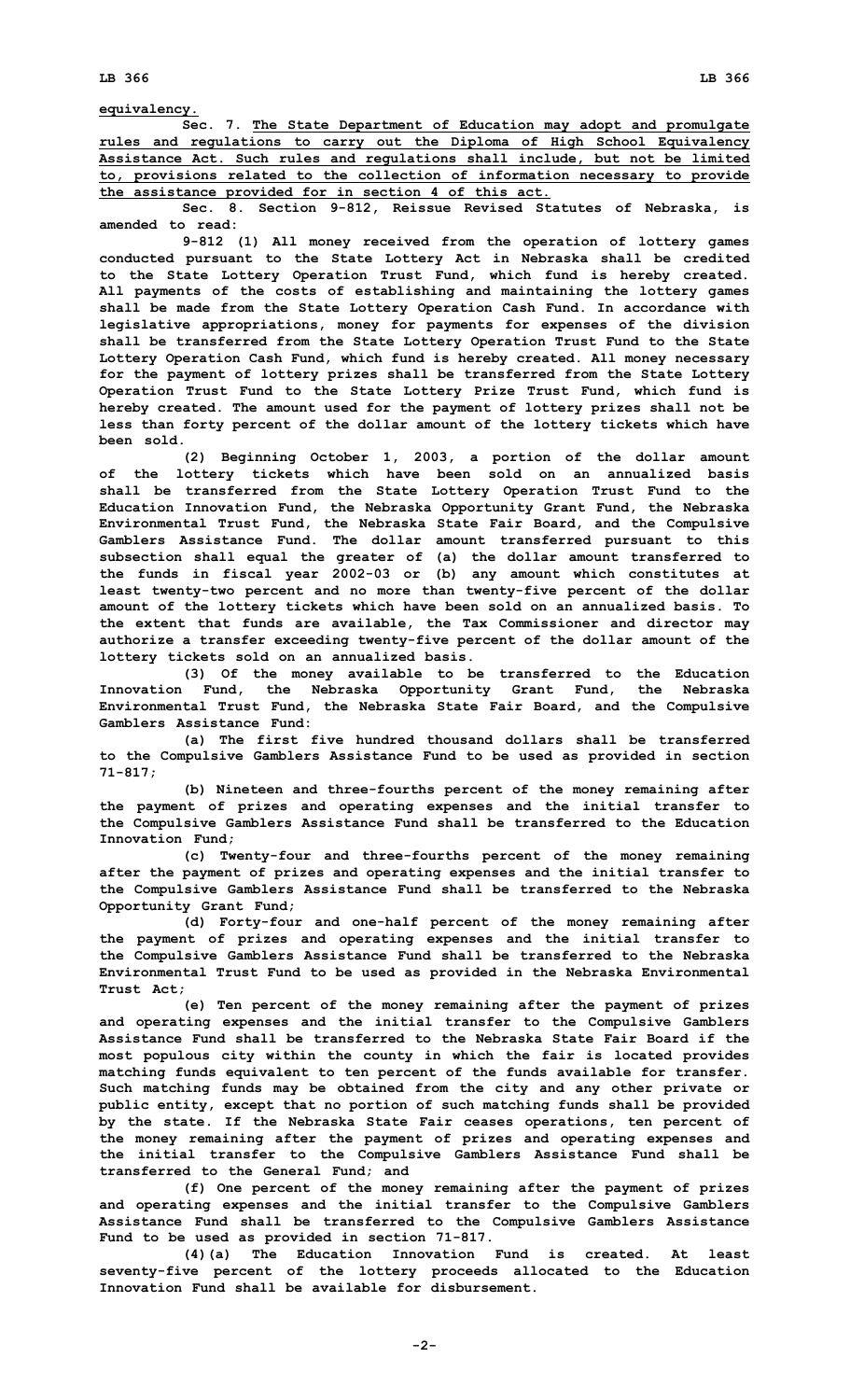**(b) For fiscal year 2010-11, the Education Innovation Fund shall be allocated as follows: The first one million dollars shall be transferred to the Excellence in Teaching Cash Fund to fund the Excellence in Teaching Act, and the amount remaining in the Education Innovation Fund shall be allocated, after administrative expenses, for distance education equipment and incentives pursuant to sections 79-1336 and 79-1337.**

**(c) For fiscal year 2011-12, the Education Innovation Fund shall be allocated as follows: (i) The first two hundred twenty-five thousand dollars shall be transferred to the Excellence in Teaching Cash Fund to fund the Attracting Excellence to Teaching Program; (ii) the next three million three hundred sixty-five thousand nine hundred sixty-two dollars shall be distributed to school districts as grants pursuant to the Early Childhood Education Grant Program; (iii) the next two million one hundred seventy-five thousand six hundred seventy-three dollars shall be distributed to local systems as grants for approved accelerated or differentiated curriculum programs for students identified as learners with high ability pursuant to section 79-1108.02; (iv) the next four hundred ninety-one thousand five hundred forty-one dollars shall be used by the State Department of Education for the development of an integrated early childhood, elementary, secondary, and postsecondary student information system; (v) the next four hundred fifty thousand dollars shall fund the Center for Student Leadership and Extended Learning Act; (vi) the next one hundred fourteen thousand six hundred twenty-nine dollars shall fund the multicultural education program created under section 79-720; (vii) the next one hundred twenty-three thousand four hundred sixty-eight dollars shall be used by the department to employ persons to investigate and prosecute alleged violations as provided in section 79-868; (viii) up to the next one hundred sixty thousand dollars shall be used by the department to implement section 79-759; and (ix) the amount remaining shall be allocated, after administrative expenses, for distance education equipment and incentives pursuant to sections 79-1336 and 79-1337.**

**(d) (b) For fiscal year 2012-13, the Education Innovation Fund shall be allocated as follows: (i) The first forty-five thousand dollars shall be transferred to the Excellence in Teaching Cash Fund to fund the Attracting Excellence to Teaching Program; (ii) the next three million three hundred sixty-five thousand nine hundred sixty-two dollars shall be distributed to school districts as grants pursuant to the Early Childhood Education Grant Program; (iii) the next two million one hundred seventy-five thousand six hundred seventy-three dollars shall be distributed to local systems as grants for approved accelerated or differentiated curriculum programs for students identified as learners with high ability pursuant to section 79-1108.02; (iv) the next one hundred eight thousand one hundred thirty-six dollars shall be used by the department for the development of an integrated early childhood, elementary, secondary, and postsecondary student information system; (v) the next four hundred fifty thousand dollars shall fund the Center for Student Leadership and Extended Learning Act; (vi) the next one hundred fourteen thousand six hundred twenty-nine dollars shall be used by the department to fund the multicultural education program created under section 79-720; (vii) the next one hundred twenty-three thousand four hundred sixty-eight dollars shall be used by the department to employ persons to investigate and prosecute alleged violations as provided in section 79-868; (viii) up to the next one hundred sixty thousand dollars shall be used by the department to implement section 79-759; (ix) the next twenty-seven thousand two hundred dollars shall be used to fund the Interstate Compact on Educational Opportunity for Military Children; (x) the next two hundred thousand dollars shall be used to provide grants to establish bridge programs pursuant to sections 79-1189 to 79-1195; and (xi) the amount remaining shall be allocated, after administrative expenses, for distance education equipment and incentives pursuant to sections 79-1336 and 79-1337.**

**(e) (c) For fiscal year 2013-14, the Education Innovation Fund shall be allocated as follows: (i) The first one million dollars shall be transferred to the Excellence in Teaching Cash Fund to fund the Excellence in Teaching Act; (ii) the next allocation shall be distributed to local systems as grants for approved accelerated or differentiated curriculum programs for students identified as learners with high ability pursuant to section 79-1108.02 in an aggregated amount up to the amount distributed in the prior fiscal year for such purposes increased by the basic allowable growth rate pursuant to section 79-1025; (iii) the next allocation shall be used by the State Department of Education for the integrated early childhood, elementary, secondary, and postsecondary student information system in an aggregated amount up to the amount used in the prior fiscal year for such purposes increased by the basic allowable growth rate pursuant to section 79-1025; (iv) the next allocation shall fund the Center for Student Leadership and Extended**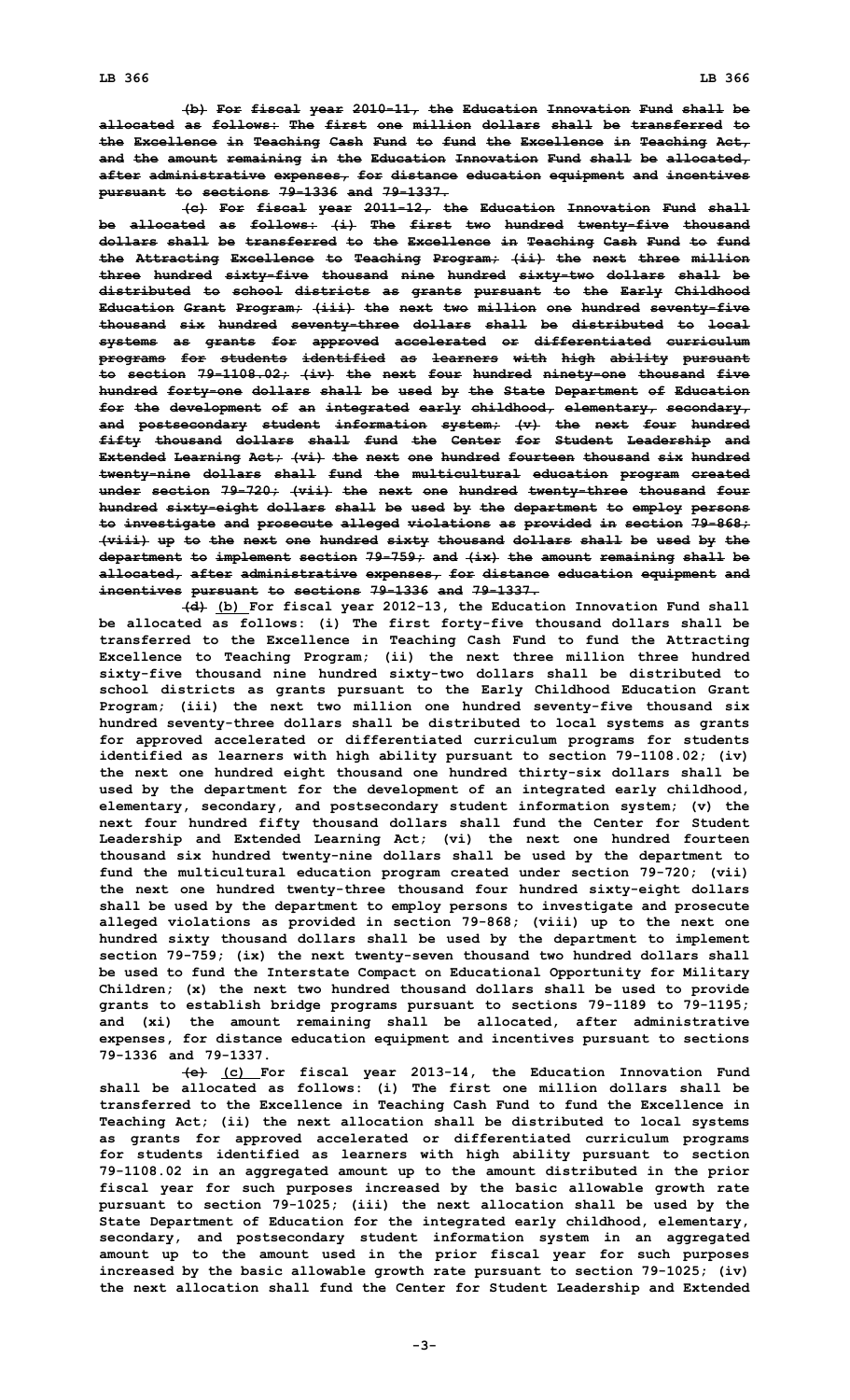**Learning Act in an aggregated amount up to the amount used in the prior fiscal year for such purposes increased by the basic allowable growth rate pursuant to section 79-1025; (v) the next allocation shall be used by the department to fund the multicultural education program created under section 79-720 in an aggregated amount up to the amount used in the prior fiscal year for such purposes increased by the basic allowable growth rate pursuant to section 79-1025; (vi) the next allocation shall be used by the department to employ persons to investigate and prosecute alleged violations as provided in section 79-868 in an aggregated amount up to the amount used in the prior fiscal year for such purposes increased by the basic allowable growth rate pursuant to section 79-1025; (vii) up to the next one hundred sixty thousand dollars shall be used by the department to implement section 79-759; (viii) the next two hundred thousand dollars shall be used to provide grants to establish bridge programs pursuant to sections 79-1189 to 79-1195; and (ix) the next eighty-five thousand five hundred fifty dollars shall be allocated to the State Department of Education for distribution pursuant to section 6 of this act; and (x) the amount remaining shall be allocated, after administrative expenses, for distance education equipment and incentives pursuant to sections 79-1336 and 79-1337.**

**(f) (d) For fiscal year 2014-15, the Education Innovation Fund shall be allocated as follows: (i) The first one million dollars shall be transferred to the Excellence in Teaching Cash Fund to fund the Excellence in Teaching Act; (ii) the next allocation shall be distributed to local systems as grants for approved accelerated or differentiated curriculum programs for students identified as learners with high ability pursuant to section 79-1108.02 in an aggregated amount up to the amount distributed in the prior fiscal year for such purposes increased by the basic allowable growth rate pursuant to section 79-1025; (iii) the next allocation shall be used by the State Department of Education for the integrated early childhood, elementary, secondary, and postsecondary student information system in an aggregated amount up to the amount used in the prior fiscal year for such purposes increased by the basic allowable growth rate pursuant to section 79-1025; (iv) the next allocation shall fund the Center for Student Leadership and Extended Learning Act in an aggregated amount up to the amount used in the prior fiscal year for such purposes increased by the basic allowable growth rate pursuant to section 79-1025; (v) the next allocation shall be used by the department to fund the multicultural education program created under section 79-720 in an aggregated amount up to the amount used in the prior fiscal year for such purposes increased by the basic allowable growth rate pursuant to section 79-1025; (vi) the next allocation shall be used by the department to employ persons to investigate and prosecute alleged violations as provided in section 79-868 in an aggregated amount up to the amount used in the prior fiscal year for such purposes increased by the basic allowable growth rate pursuant to section 79-1025; (vii) the next two hundred thousand dollars shall be used to provide grants to establish bridge programs pursuant to sections 79-1189 to 79-1195; and (viii) the amount remaining shall be allocated, after administrative expenses, for distance education equipment and incentives pursuant to sections 79-1336 and 79-1337.**

**(g) (e) For fiscal year 2015-16, the Education Innovation Fund shall be allocated as follows: (i) The first one million dollars shall be transferred to the Excellence in Teaching Cash Fund to fund the Excellence in Teaching Act; (ii) the next allocation shall be distributed to local systems as grants for approved accelerated or differentiated curriculum programs for students identified as learners with high ability pursuant to section 79-1108.02 in an aggregated amount up to the amount distributed in the prior fiscal year for such purposes increased by the basic allowable growth rate pursuant to section 79-1025; (iii) the next allocation shall be used by the State Department of Education for the integrated early childhood, elementary, secondary, and postsecondary student information system in an aggregated amount up to the amount used in the prior fiscal year for such purposes increased by the basic allowable growth rate pursuant to section 79-1025; (iv) the next allocation shall fund the Center for Student Leadership and Extended Learning Act in an aggregated amount up to the amount used in the prior fiscal year for such purposes increased by the basic allowable growth rate pursuant to section 79-1025; (v) the next allocation shall be used by the department to fund the multicultural education program created under section 79-720 in an aggregated amount up to the amount used in the prior fiscal year for such purposes increased by the basic allowable growth rate pursuant to section 79-1025; (vi) the next allocation shall be used by the department to employ persons to investigate and prosecute alleged violations as provided in section 79-868 in an aggregated amount up to the amount used in the prior fiscal year for such purposes increased by the basic allowable growth**